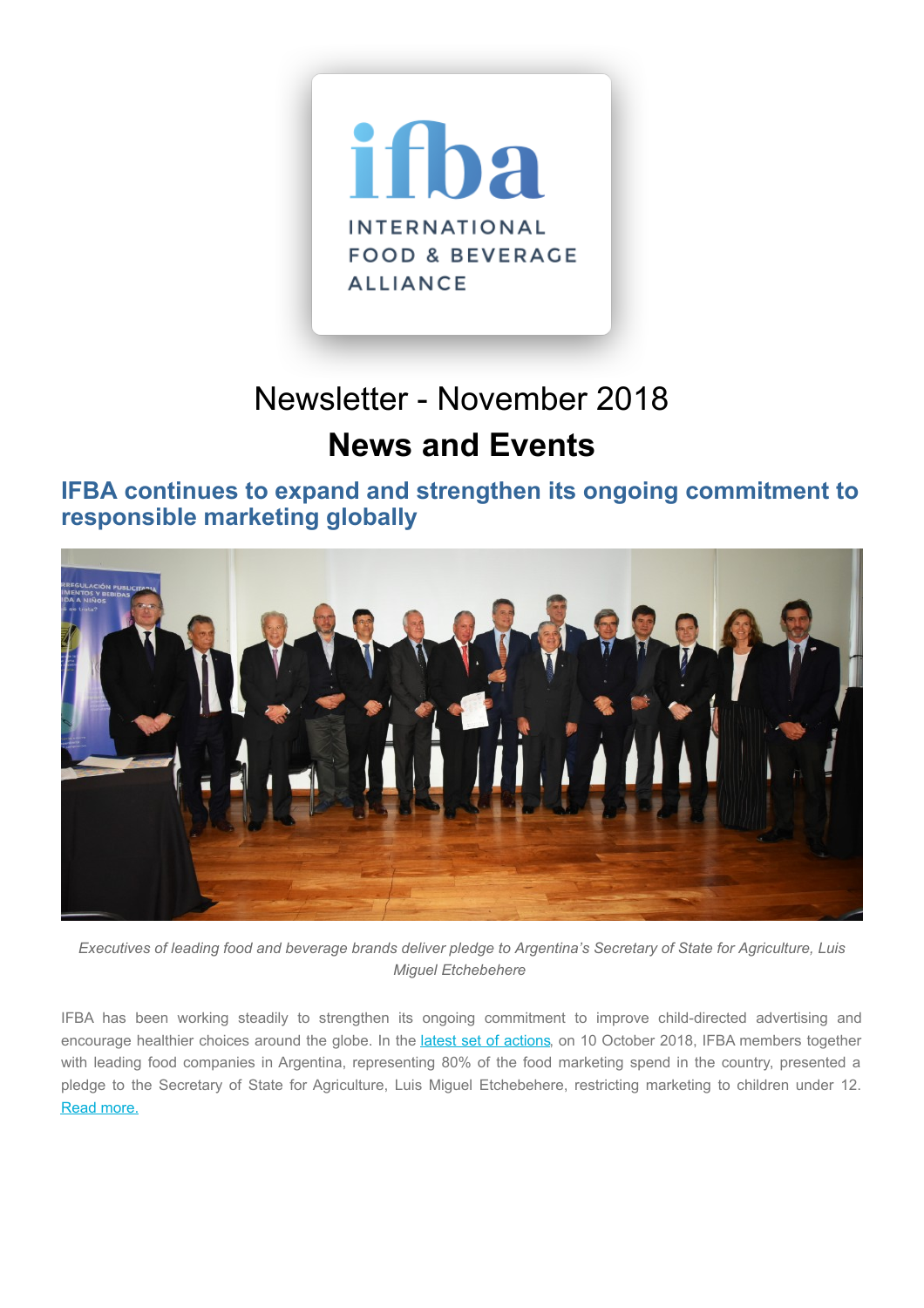

In the same month, the US Children's Food Beverage and Advertising Initiative (CFBAI), representing the majority of child-directed food advertising in the US agreed to strengthen category-specific uniform [nutrition](https://ifballiance.org/uploads/misc/cfbai-category-specific-uniform-nutrition-criteria-2nd-ed.pdf) criteria that apply to foods advertisd to children under the age of

12 years. As a result of this significant evolution, approximately 40% of food products currently marketed to children under the age of 12 years will need to be reformulated if members wish to continue to market these products after 1 January 2020. The revised criteria include stricter sodium and added sugars standards and reflect U.S. nutrition policy, dietary recommendations and regulatory developments. [Learn](https://bbbprograms.org/programs/CFBAI/cfbai-releases--statements/cfbai-revised-uniform-nutrition-criteria/) more.

### **WHO launches Knowledge Action Portal (KAP) on NCDs**

On 22 November 2018, the World Health Organization launched the [Knowledge](https://extranet.who.int/knowledge-action-portal/) Action Portal (KAP), a new communitydriven platform created for multistakeholder NCD interaction and information-sharing with a goal of beating NCDs. The KAP provides individuals and organisations from a variety of diverse backgrounds and skill sets with a centralized community, providing access to information and people, fuelling new ideas, collaboration and action, in an interactive and engaging format.

#### **"The Global Action Plan for Healthy Lives and Well-being for All" launched by eleven of the world's leading health and development organizations**

On October 16, 2018, Gavi the Vaccine Alliance, the Global Fund to Fight AIDS, Tuberculosis and Malaria, the Global Financing Facility, UNAIDS, UNDP, UNFPA, UNICEF, Unitaid, UN Women, the World Bank and the World Health Organization signed a landmark commitment to develop an action plan to define how global actors can better collaborate to accelerate progress towards achieving the health-related targets of the 2030 Sustainable Development Agenda. The final plan will be delivered in September 2019 at the United Nations General Assembly. [Learn](https://ifballiance.org/uploads/misc/Global_Action_Plan_Phase_I.pdf) more

## **Publications**

**The U.S. Access to Nutrition Index (ATNI) publishes the first national assessment of efforts by food and beverage manufacturers in the U.S. to address obesity and diet-related diseases**

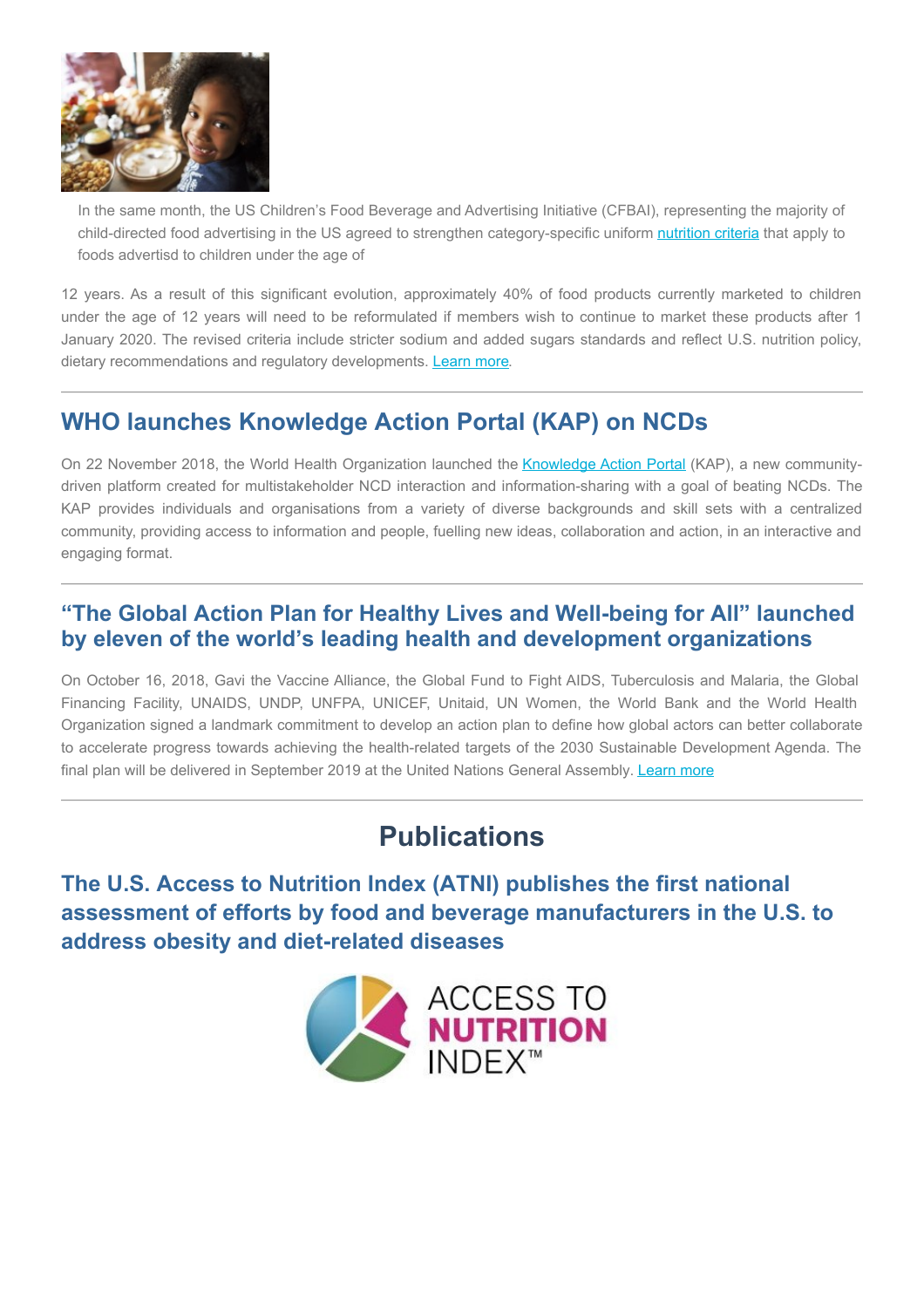On 15 November, 2018, the Access to Nutrition Foundation published its U.S. Spotlight Index, marking the first national assessment of the United States' 10 largest food and beverage manufacturers' efforts to address nutrition challenges. The report found that companies have made significant efforts to tackle obesity and diet-related disease in the market and some have demonstrated leading practices on clear reporting on nutrition strategy, disclosure of progress on reformulation work, compliance audits on marketing policies, and a commitment not to market in K-12 schools. The report also calls for more work to be done to improve the nutritional quality of products and to make them more accessible to all consumers and to increase efforts to market more responsibly with a focus on promoting healthier products. [Read](https://www.accesstonutrition.org/media/results-us-spotlight-index-2018-just-released) more.

### **The Global Burden of Disease Report reveals that NCDs accounted for 73% of all global deaths in 2017**

In contrast to previous Global Burden of Disease Studies (GBD) over the past 10 years which generally showed a gradual improvement in global health, the GBD 2017 report (published on November 10, 2018 by *The Lancet*) presents a picture of faltering and patchy progress and estimates no country is on track to meet all of the World Health Organization's health-related Sustainable Development Goals by 2030. Read [more.](https://www.thelancet.com/journals/lancet/article/PIIS0140-6736(18)32203-7/fulltext)

### **The U.S. Department of Health releases new physical activity guidelines for the first time since 2008 to help Americans maintain and improve their health**

With less than one-quarter of Americans currently meeting leisure time physical activity standards and the attendant health and economic consequences of the low levels of physical activity for the country, the U.S. Department of Health has released new physical activity guidelines for the first time since 2008. Notably, the guidelines recommend 150 minutes of moderate-to-vigorous activity weekly for adults and 60 minutes daily for children aged  $6 - 17$ . [Read](https://ifballiance.org/uploads/misc/Physical_Activity_Guidelines_2nd_edition.pdf) more.

## **Best Practices**



#### **Kellogg: Committed to fighting hunger and feeding potential**

As a global food leader, Kellogg believes strongly in the important role it can play in fighting hunger and feeding potential. This commitment is realized through its global signature platform, *Breakfasts for Better Days*™, which integrates Kellogg's efforts around nutrition hunger relief, sustainability and public policy work to address the critical worldwide issue of food security. Since its launch in 2013, *Breakfasts for Better Days*™ has provided more than 2 billion servings of food to people in need. In October 2016, the company announced a new goal to create 3 billion Better Days for people around the world by the end of 2025. Kellogg is well on the way to achieving this goal - in 2017 alone, the company created 637.5 Better Days worldwide – donating 570 million servings of food to food banks, breakfast clubs and disaster relief; reaching 586,772 children through feeding programmes and nutrition education; supporting nearly 300,000 farmers to increase yields, livelihoods and climate resiliency; achieving 7,451 employee and retiree volunteer days; and engaging 66.7 million people. [Learn](https://urldefense.proofpoint.com/v2/url?u=http-3A__www.openforbreakfast.com_en-5FUS_content_giving-2Dback_breakfast-2Dbetter-2Ddays.html&d=DwMFAg&c=dPDDGlUGlJe7k2bognQ9ww&r=fpsV-POGbYO3pI8hTS48ZmwXJ8TgklZxYRyMNB1_b2M&m=CiNBNhr4LaUIDm_Hk81HjyEwJuHWOLlBtr8uaHQcme0&s=4JJkWHackNf3wDxDTlYIJTAYL2bzqBoMJ767UTcBOM4&e=) more